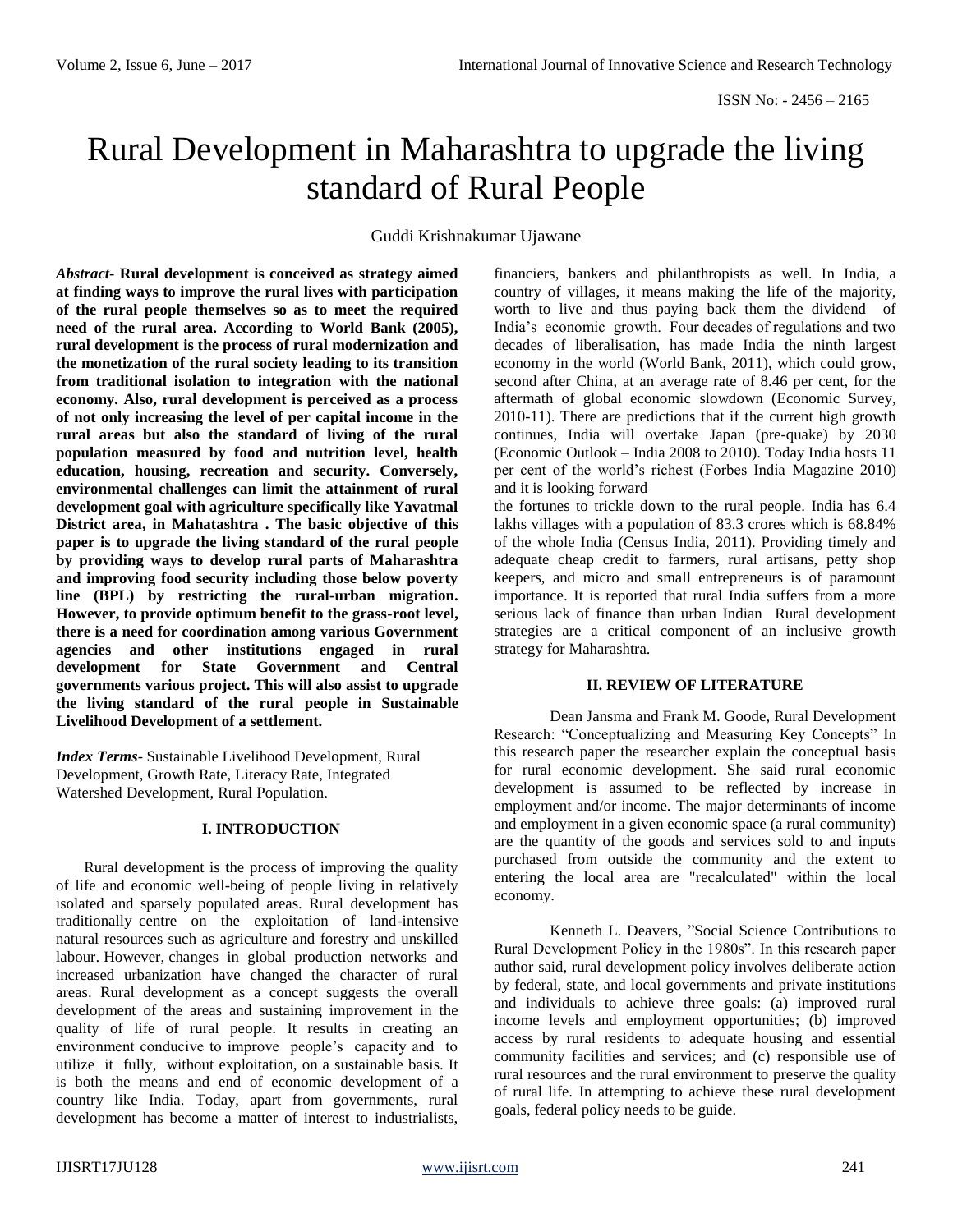Clark Edwards, "The Political Economy of Rural Development: Theoretical Perspectives". In this paper the author said that the rural and urban sectors of the economy are strongly interlinked. Growth in one sector impacts on the other. The growth process does not appear to be an equilibrium one in which marginal adjustments to opportunity costs eliminates disparities. This rural-urban imbalance is of national concern. It appears to have resulted in relatively densely populated cities and sparsely populated countryside. Rural development can increase economic efficiency, add to the nation's goods and services, and enhance the social and economic well-being of both the rural and urban sectors.

# **III. OBJECTIVES OF THE STUDY**

- 1. To upgrade the living standard of the rural people by providing ways to develop rural parts of Maharashtra.
- 2. To know various schemes made by government of Maharashtra for developing its rural areas.
- 3. To provide optimum measures for restricting ruralurban migration and find out the sources of for sustainable livelihood development in rural area.

## **IV. RURAL DEVELOPMENT**

India lives in villages. About 70% of its population lives in villages. The vast majority of India Living in rural areas can not be taken lightly in any planning aimed at socioeconomic development of the country. It is now increasingly being felt that no planning can be successful unless more and more attention is paid to rural development schemes and poverty alleviation programmes. Therefore, many new schemes to ameliorate the conditions of the rural population are being launched ,and old ones are being completed expeditiously. That this rural bais and thrust has registered a success is evident from the fact that poverty line has come

down significantly, from over 67% in 1961 to 26% in 1999- 2000.

The implementation of various community development programmes in the first three Five Years Plans and specific poverty alleviation and unemployment removal programmes during the Fourth, Fifth, Sixth, Seventh, Eighth and Ninth FIVE Years Plan was raised substantially and many major structural changes have been effected to achieve the targeted goals of rural development, poverty alleviation and employment generation schemes. Consequently, the number of beneficiaries is rising rapidly. The Constitutional sanction to Gram Panchayat, etc. has further boosted the morale of rural institutions.

Integrated Rural Development Programme (IRDP) is a major instrument to alleviate rural poverty. The funds for this programme are shared 50:50 between the Center and State. The Scheme is being implemented through the District Rural Development Agency (DRDA) and the block level functionaries at the grass root level. At present MSRLM is doing greate job to converjace various rural development scheme.

As Maharashtra Water Resoursces Regulatory Authority (MWRRA) Act, chapter III, Section 12 The Authority

shall, in accordance with State Water policy, promote and implement sound water conservation and management practices throughout the State. Water Conservation Work and Techniques. Evaluation of rural development programme done by third party monitoring is the very important factor. To take corrective measures on findings of various studies, the report have been sent

evaluation report were extensively used for restructuring the IRDP and allied programme into SGSY.

## *(a) Population growth Rate In Maharashtra*

The total population growth in this decade was 15.99 percent while in previous decade it was 22.57 percent. The population of Maharashtra forms 9.28 percent of India in 2011. In 2001, the figure was 9.42 percent.

#### *(b) Maharashta Literacy Rate 2011*

Average Literacy rate in Maharashtra is 82.34 percent as per 2011 population census. Of that, male literacy stands at 88.38 percent while female literacy is at 75.87 percent. Total literate in Maharashtra are 81,554,290 people.

#### *(c) Maharashtra Density 2011*

Total area of Haryana is 44,212 sq. km. Density of Haryana is 573 per sq km which is higher than national average 382 per sq km. In 2001, density of Haryana was 478 per sq km, while nation average in 2001 was 324 per sq km.

## *(d) Maharashtra Sex Ratio*

The state contributed 9.28% to India's population . The Sex Ratio in Maharashtra is 925 females per 1000 males, which was below the national average of 940.

| <b>State</b>    | Total<br>Population | Rural<br>Populatio                                                                       | Urban<br>Populatio                                                                                         | Rural<br>populatio  | Rural<br>populatio  |
|-----------------|---------------------|------------------------------------------------------------------------------------------|------------------------------------------------------------------------------------------------------------|---------------------|---------------------|
|                 |                     | n                                                                                        | n                                                                                                          | n<br>Percenta<br>ge | n<br>Percenta<br>ge |
| Maharasht<br>ra | 11,23,74,3<br>33    | 6,<br>15,56,074<br>of which<br>3,00,17,04<br>0 are male<br>3,15,39,03<br>4 are<br>female | 5,08,18,25<br>9 <sub>of</sub><br>which<br>2,67,04,02<br>2 are male<br>and<br>2,41,14,23<br>7 are<br>female | 54.78               | 45.22               |

## **V. RURAL DEVELOPMENT DEPARTMENT, MAHARASHTRA**

The Department of Rural Development through the District Rural Development Agencies is implementing Special Beneficiary Oriented Schemes, Wage Development programmes, Employment and Area Development Programmes. The Government of India from the year 1999- 2000 has restructured /modified most of the Rural Development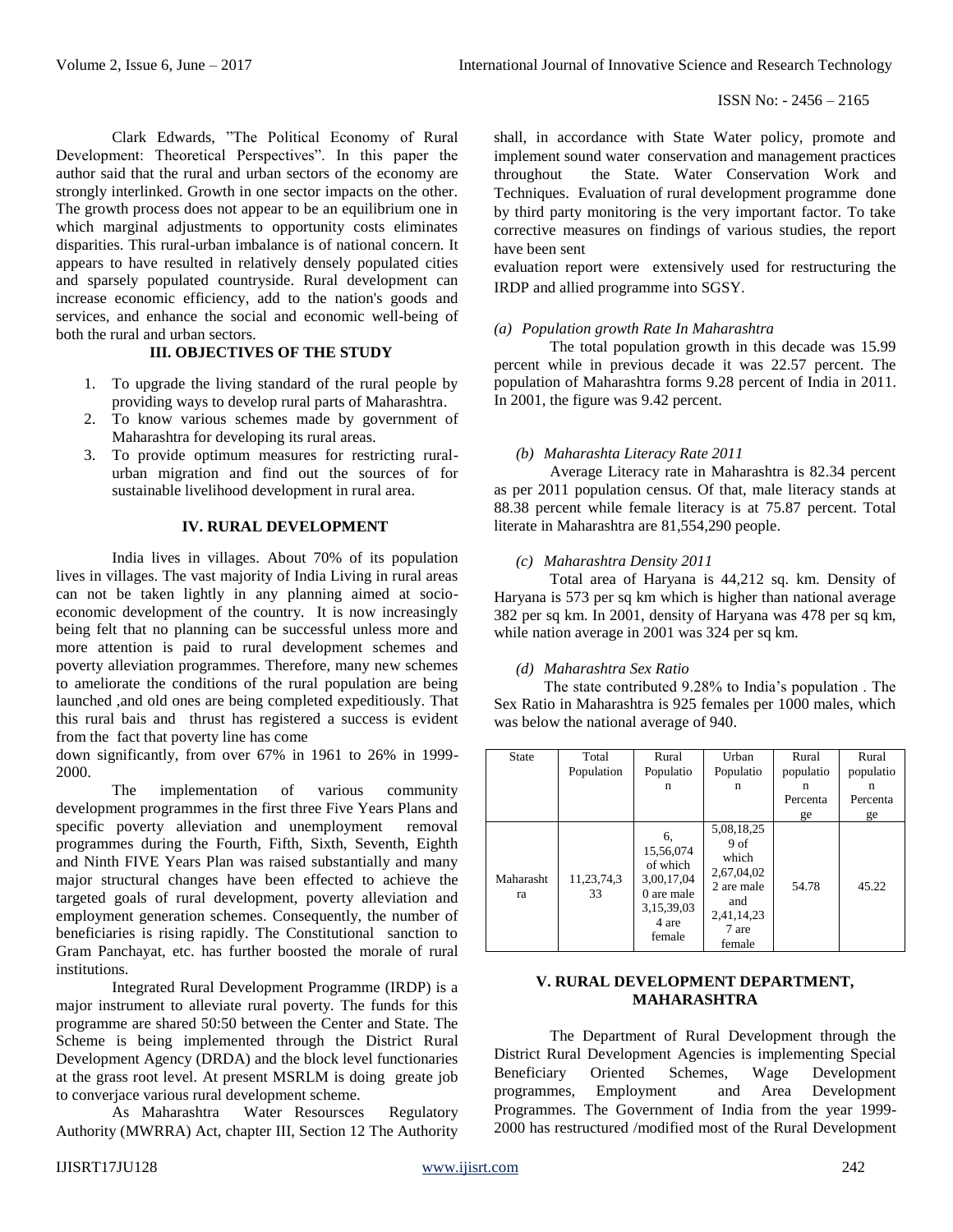ISSN No: - 2456 – 2165

Schemes. Besides this, the Government of India has also changed the funding pattern of all the schemes from 50:50, 80:20 and 100% and most of the schemes are now being implemented on 75:25 and 90:10 sharing basis between the Central and State Governments respectively The Special Beneficiary Oriented Schemes, Wage Employment Programmes and Area Development Programmes being implemented by the department of Rural Development.

## *A. Rural development schemes*

Some of the major schemes implemented by the Rural Development Department are as follows:

- Swarnjayanti Gram Swarozgar Yojana (SGSY)
- Indira Awaas Yojana (IAY)
- Sampooran Grameen Rozgar Yojana (SGRY)
- Watershed Development Projects/Hariyali Scheme
- Desert Development Programme(DDP)
- Members of Parliament Local Area Development Scheme (MPLADS)
- Rashtriya Sam Vikas Yojana (RSVY)
- Total Sanitation Campaign (TSC)
- Swaranjayanti Shahari Rozgar Yojna (SJSRY)
- Employment Assurance Scheme (EAS)
- National Rural Employment Guarantee Scheme (NREGS)
- Integrated Wasteland Development Projects (IWDP)
- Mahatma Gandhi National Rural Employment Guarantee Scheme (MGNREGS)
- Bharat Nirman Rajiv Gandhi Sewa Kendra (BNRGSK)
- National Rural Livelihoods Mission (NRLM)/Aajeevika
- Backward Region Grant Fund
- Intergrated Watershed Management Programme (IWMP)
- Jalyukta Shiwar.

## *B. District Rural Development Agency*

The District Rural Development Agency (DRDA) has traditionally been the principal organ at the District level to oversee the implementation of different anti poverty programmes. The primary objective of DRDA Schemes is to professionalize the DRDAs so that they are able to effectively manage the anti poverty programmes of the Ministry of Rural Development and interact effectively with other agencies. The Department of Rural Development is implementing a number of programmes in rural areas through the state Governments for poverty reduction, employment generation, rural infrastructure habitant development, provision of basic minimum services etc. Programmes implemented by the DRDA.

Panchayati Raj

- Pradhan Mantri Gram Sadak Yojana (PMGSY) Swarnjayanti Gram Swarozgar Yojana (SGSY) Sampoorna Gramin Rozgar Yojana (SGRY)
- Rural Housing (Indira Awaas Yojana) DRDA Administration
- Training Schemes
- Promotion of Voluntary Schemes and Social Action Programme, organization of beneficiaries, advancement and dissemination of rural technology through CAPART.
- Monitoring mechanism.

## *C. Comilla Model*

The Comilla Model was a rural development programme launched in 195[9\[1\] b](http://en.wikipedia.org/wiki/Comilla_Model#cite_note-1)y the [Pakistan A](http://en.wikipedia.org/wiki/Pakistan)cademy for Rural Development (renamed in 1971 the [Bangladesh Academy for](http://en.wikipedia.org/wiki/Bangladesh_Academy_for_Rural_Development) [Rural Development\)](http://en.wikipedia.org/wiki/Bangladesh_Academy_for_Rural_Development). The Academy, which is located on the outskirts of [Comilla t](http://en.wikipedia.org/wiki/Comilla_District)own, was founded by [Akhter Hameed](http://en.wikipedia.org/wiki/Akhter_Hameed_Khan) [Khan, t](http://en.wikipedia.org/wiki/Akhter_Hameed_Khan)he [cooperative p](http://en.wikipedia.org/wiki/Cooperative)ioneer who was responsible for developing and launching the programme. The main features of the Comilla Model were:

The promotion of development and of refining of various [institutions, b](http://en.wikipedia.org/wiki/Institutions)oth public and private, and establishing a system of interrelationships between them**;**

• Involvement of both [public a](http://en.wikipedia.org/wiki/Public_sector)nd [private sectors i](http://en.wikipedia.org/wiki/Private_sector)n the process of rural development;

Development of leadership in every village, including [managers,](http://en.wikipedia.org/wiki/Management) model [farmers,](http://en.wikipedia.org/wiki/Farmer) women [organizers,](http://en.wikipedia.org/wiki/Community_organizer) [youth](http://en.wikipedia.org/wiki/Youth_work) [leaders,](http://en.wikipedia.org/wiki/Youth_work) and village accountants to manage and sustain the development efforts

• Development of three basic infrastructures (administrative, physical and organisational);

• Priority on [decentralized a](http://en.wikipedia.org/wiki/Decentralized)nd coordinated rural administration in coordination with officials of various government departments and the representatives of public organisations.

• Integration and coordination of the various developing services, institutions and projects;

- Education, organisation and discipline;
- Economic planning and [technology;](http://en.wikipedia.org/wiki/Technology)

• Development of a stable and progressive [agriculture t](http://en.wikipedia.org/wiki/Agriculture)o improve the conditions of the farmers, and provide employment to rural labour force.

# *D. RIGA Project*

The Rural Income Generating Activities (RIGA) Project is a collaboration between the [Food](http://en.wikipedia.org/wiki/Food_and_Agriculture_Organization) [and Agriculture Organization,](http://en.wikipedia.org/wiki/Food_and_Agriculture_Organization) the [World Bank, a](http://en.wikipedia.org/wiki/World_Bank)nd [American](http://en.wikipedia.org/wiki/American_University) [University \(](http://en.wikipedia.org/wiki/American_University)Washington, DC) that seeks to contribute to the understanding of the income generating activities, both agricultural and non-agricultural, of rural households in developing countries. The RIGA project achieves this by two means. First, through the development of an innovative database of income sources from various developing countries, which is available free of charge to researchers via the project's website. Second, by producing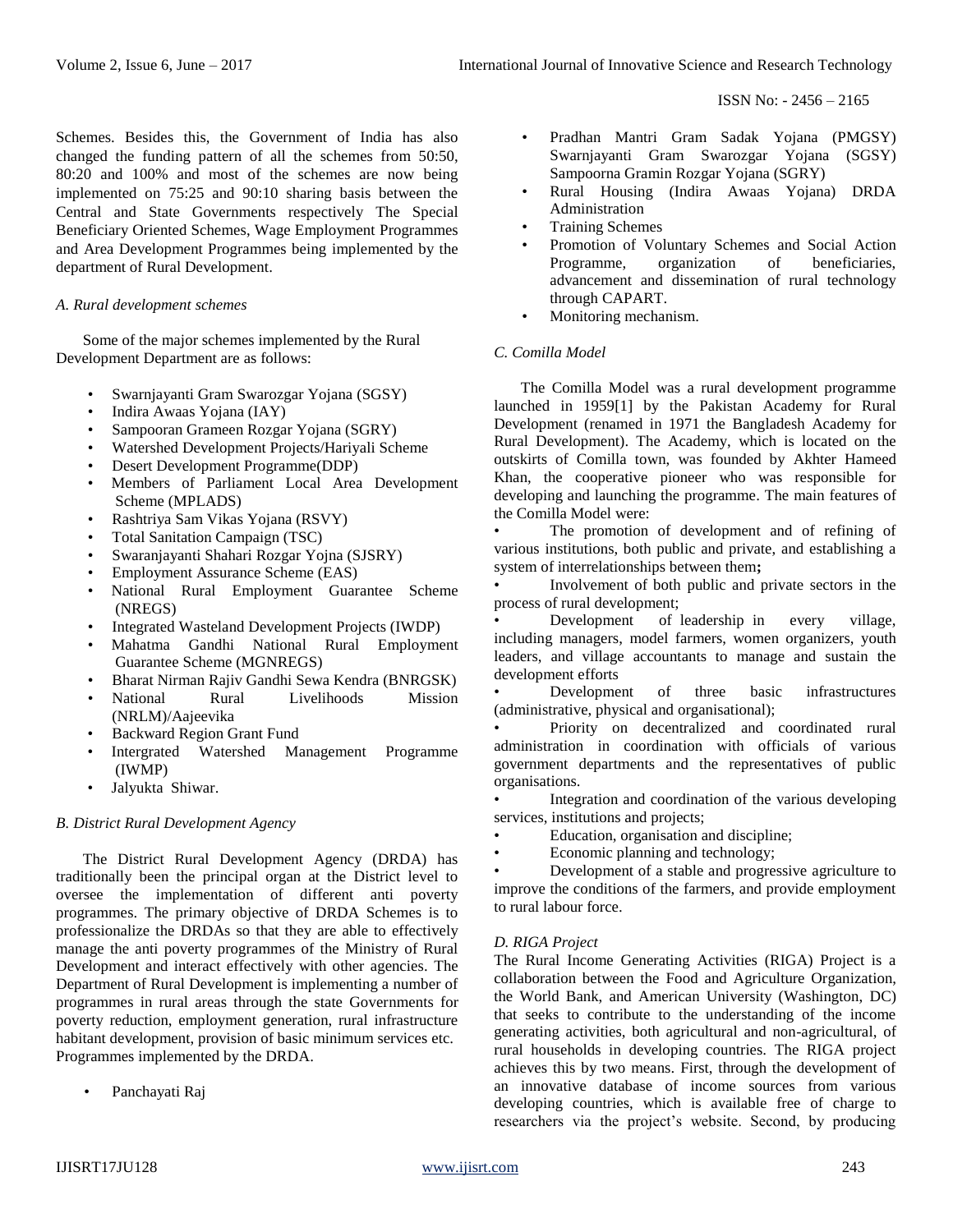studies and publications that use the database to analyze pressing economic and policy issues.

# *E. Purpose*

The RIGA Project's purpose is to create an income measure that is comparable within and between countries. According to the RIGA Project website, the key questions addressed by the RIGA Project include:

- What are the relationships between the various Rural Income Generating Activities (RIGAs)?
- What types of RIGAs are associated with poverty reduction?
- What is the relationship between various Rural Non-Farm activities and agriculture?
- What is the link between RIGAs and food security?

In order to answer these questions, the RIGA Project developed a standardized income calculation method that is applied only to country surveys that meet strict criteria of data requirements. The definition of income utilized closely adheres to the one set out by the International Labour Organization. The "Resolution Concerning Household Income and Expenditure Statistics" passed by ILO outlines that household income includes all monetary and in -kind receipts that a household receives, which should include income from wage employment, self-employment, property, own consumption of household goods, and both public and private transfers. Since agriculture remains the principal activity for rural households, the RIGA Project also considers income generated from on-farm activities, both those sold and consumed by the household.

# **VI. MEASURES FOR RURAL DEVELOPMENT**

# *1. Agricultural output*

The most important factor affecting agriculture output is the availability of water. The length of main canals increased only by 42 miles between 1981-1991 and this increase was just 24 miles between 1991-2001. Each additional irrigated hectare of land gives employment to eight additional labourers. If the State gets its due share of water, one lakh hectares of additional area can be brought under irrigation. Thus, State may be able to produce additional grain worth Rs.1000 crore.

(a) Encouraging cultivation under green house sheds: A number of vegetables, flowers and fruits can be grown under greenhouse shed to get high yield. Some private companies provide consultancy, know-how, seeds and marketing facilities with purchase contract. This is known as high capital-low landlow labour-low inputs high yield strategy.

(b) Farming can also generate quality employment of 12 lakh persons in supervision, packing and transport of farm output.

(c) The indirect subsidies should be given to promote agriculture.

(d) All direct subsidies should be converted in the indirect ones such as agricultural research and irrigation or water harvesting or water shed management infrastructure or soil conservation or environmental protection or bio fertilisers to be in the "Green Box".

2. Panchayats need to be strongly encouraged by subsidies to build and maintain water-harvesting structures, especially in view of the continuing deterioration in the condition of ponds/water tables

3.The quality of electricity supply is very poor in the rural area and farm sector. This is the main reason that farmers are not willing to pay the power bills. There has been a number of hidden costs in the form of more farm supervision, damage to the water pumps, burning of transformers and increased uncertainty. Since most of the farmers have a flat rate system, thus there is no chance of overuse of the electricity by the farmers. However, this leads to the cultivation of water intensive crops. The SEBs impute all power losses and thefts of all sectors including their own corruption and inefficiencies on the farmers which is not the reality.

4.It is recommended that the State should use the distributed power production model. The electricity farming by solar power not by photovoltaic method but by focusing of sun rays by a concave mirror, wind-mills, bio-mass energy (using dung), biodiesel or solid plastic wastes generated from urban areas should be the new methods of power generation. The people i.e. farmers, co-operatives, municipal bodies, private parties and shopkeepers should be allowed to produce electricity by any method.

5.The investment in agriculture with new technologies can reduce not only the variable costs of farm outputs in short-run but also the risks of farming.

6.Maharashtra government has launched a new programme named 'Jalyukta Shivar Abhiyan' in a bid to make Maharashtra a drought-free state by 2019. The programme aims to make 5000 villages free of water scarcity every year. "This Abhiyan aims at initiating permanent measures to make the state droughtfree by 2019 and to harvest rainwater within the village boundaries, thereby increasing ground water levels," said C Vidyasagar Rao, Governor. Maharashtra is a drought prone area, especially its region of Vidarbha and Marathwada. In 2014, Vidarbha was deficit by 14 per cent, while Marathwada was deficit by 42 per cent, putting both the regions in the category of drought which includes compartment bunding across 4,62,518 he

Incidents of farmers' suicide have become very common in these regions. High dependency on Monsoon rain is the biggest factor behind farmers taking this extreme step. all the existing water conservation schemes will be now accumulated under this scheme. The total work under the scheme includes compartment bunding across 4,62,518 hectares, recharge of 21221 well, and de-silting (ponds, revers) on 338.71 lakh cubic meters. The Maharashtra government further plans to bring 25 lakh hectares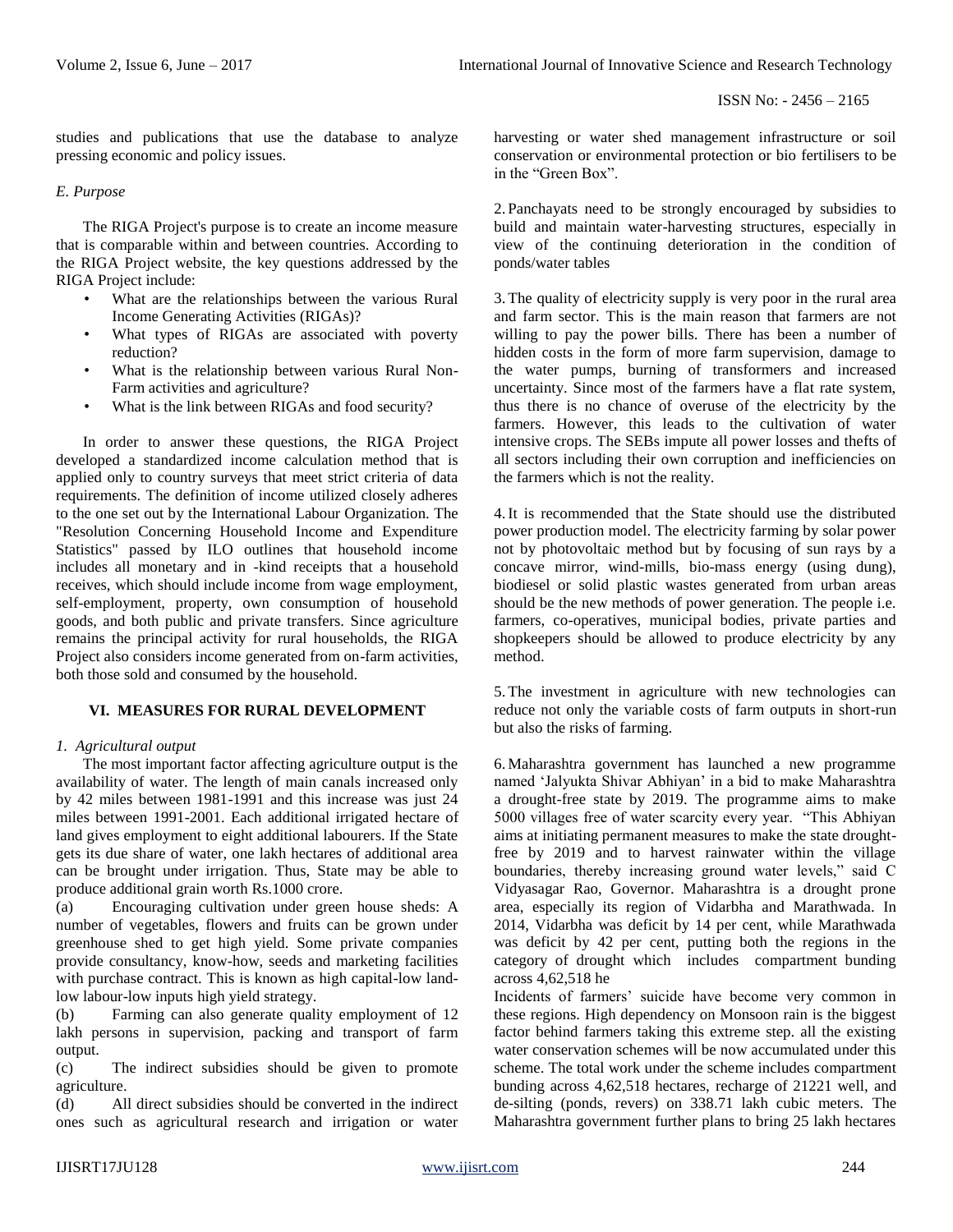ISSN No: - 2456 – 2165

of land under irrigation in the next three year. It has also set a target to take the irrigation potential from 18 to 41 percent by 2019.

#### **VII. RURAL INFRASTRUCTURE**

## *(a) Rural Roads*

Amongst the various components of the infrastructure, the roads in the rural areas have assumed great importance. The development of roads in rural areas would not only provide the basic facility to the villagers but also help in reaching the rural India in its true sense. The rural economy which in other sense is agro economy and the construction of rural roads would provide a major incentive for the development of rural sector, that is, both farm and non-farm sectors. The recent programme of PURA (provision of urban amenities in rural areas) is also an important initiative by the Government of India, in this direction.

# *(b) Rural Communication (Telecom)*

The second most important component of rural infrastructure is the Rural Telecommunication. After the rural roads, the telecom connectivity forms the most crucial part of the rural connectivity. It connects rural (agro) economy with the rest of the economic development of the country. Irrigation With the limited and scarce irrigation facility, the irrigation potential has not been realised so far. There is enormous potential to be explored in this sector. The wide gap between potential and actual realisation of irrigation is prevailing across the entire rural areas.

# *(c) Shelter-Rural Infrastructure (Rural Housing)*

The basic requirement of the rural masses is shelter. For the survival of the human beings, housing is most needed. The housing for the poor in rural areas is most crucial. It provides a dignified living standard and ensures the security to the rural masses.

#### *(d) Rural Energy (Rural Electrification)*

Power (energy) is the most crucial component of the infrastructure in the rural area. The adequate supply of energy attracts investments, which in turn help in the establishments of various industries in the rural areas. For the up gradation of this component of rural infrastructure, the Government of India has introduced 'Rajiv Gandhi Grameen Vidhyuttikaran Yojana' in the fiscal year of 2005. Under this programme it is planned to provide electricity in all the villages and the habitants in the rural areas, in the coming four years Rural Energy (Bio-Gas Plants)

For the provision of clean and unpolluted energy to the rural masses, the programme of biogas plant has been introduced in the State. The programme was initiated with the two folds objectives. One was to provide energy for the domestic purposes and the second important objective was to generate enriched manure for the use in the agricultural activities.

## *(e) Renewable Energy*

The State has also implemented various programmes and policies for the exploration of energy through nonconventional and renewable sources. There are many programmes and schemes related to solar energy, biogas, micro hydel and biomass, the State has initiated measures

to explore the energy through these sources.

# **VIII. RURAL INFRASTRUCTURE AND THE PANCHAYATI RAJ INSTITUTION**

The role of Panchayati Raj system has also assumed significant importance in the rural infrastructure development in the State. The financial and administrative powers assigned to PRIs would ensure social security, equality and social justice for the people in the rural areas. The concept of Gram Vikas Samities has been implemented in the States. These bodies are assigned responsibilities of execution of development works in the rural areas.

## *A. Maharashtra Rural Development Fund*

Administration Board has been constituted in the State. For the efficient execution of the development works in rural areas.

## *B. Nirmal Gram Puraskar*

Launched by the GOI for full sanitization and open defecation- free Gram Panchayats in the State. Under the Restructured Rural Sanitation Scheme the government has provided individual toilets and sanitary complex facilities for the women in the rural areas.

#### *C. Rural Infrastructure and the Institutional Finance*

For any development programme, the provision of finances through the mechanism of institutional finance is very essential. In the State of Haryana, the Government has been persuading to the banking institutions to give importance to the Agricultural and Allied Sector, particularly to poverty alleviation programmes.

# **IX. CONCLUSION**

Rural development strategies are a critical component of an inclusive growth strategy for Maharashtra. Developing a modern rural development strategy for poverty reduction in Maharashtra in the coming decades requires recognition of institutional and technological changes, as well as of the growing role of a broadly defined and diversified agricultural system Furthermore, the rural poor need to participate in the development and implementation of the relevant policies.